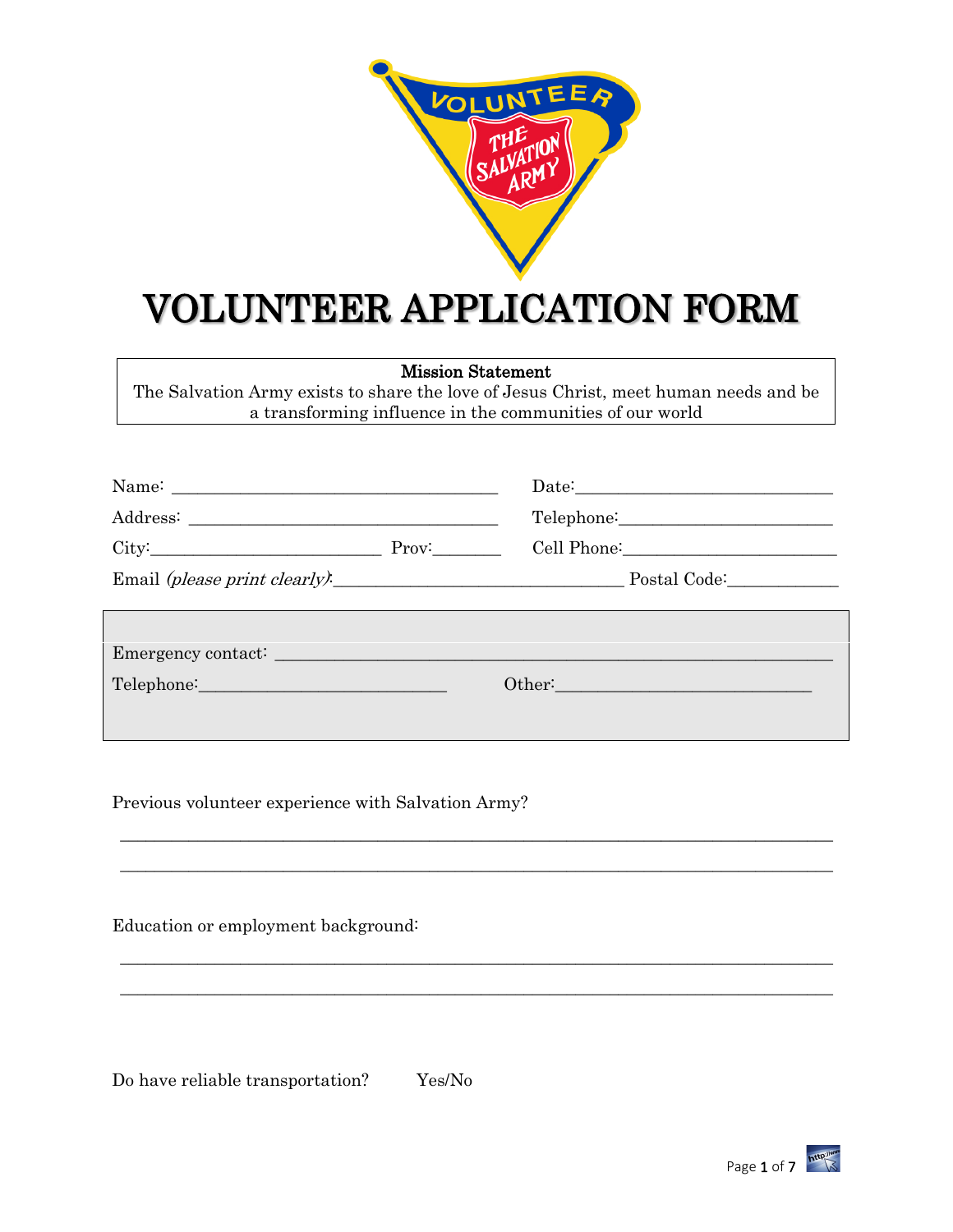#### Skills you have to offer:

| $\Box$ Work well with people $\Box$ Computer knowledge<br>$\Box$ Organizational skills $\Box$ Creative ideas |                               |                                     |                                       |  |  |  |  |  |  |
|--------------------------------------------------------------------------------------------------------------|-------------------------------|-------------------------------------|---------------------------------------|--|--|--|--|--|--|
| $\Box$ Light maintenance $\Box$ Physical strength                                                            |                               | $\Box$ Teaching skills $\Box$ Other |                                       |  |  |  |  |  |  |
|                                                                                                              |                               |                                     |                                       |  |  |  |  |  |  |
| Reasons for volunteering:                                                                                    |                               |                                     |                                       |  |  |  |  |  |  |
| $\Box$ Skill development                                                                                     | $\Box$ To help others         | $\Box$ To keep busy                 | $\Box$ To meet people                 |  |  |  |  |  |  |
| $\Box$ Course credits                                                                                        | $\Box$ Community hours        | $\Box$ Give back                    | $\Box$ Other                          |  |  |  |  |  |  |
|                                                                                                              |                               |                                     |                                       |  |  |  |  |  |  |
| How did you hear about our program?                                                                          |                               |                                     |                                       |  |  |  |  |  |  |
| $\Box$ Friend                                                                                                | $\Box$ Online                 | $\Box$ Radio                        | $\Box$ Volunteer PG                   |  |  |  |  |  |  |
| $\Box$ Salvation Army                                                                                        | $\Box$ Salvation Army speaker | $\Box$ Professor                    | $\Box$ Other                          |  |  |  |  |  |  |
|                                                                                                              |                               |                                     |                                       |  |  |  |  |  |  |
| Please check which areas you would most like to volunteer in:                                                |                               |                                     |                                       |  |  |  |  |  |  |
| $\Box$ General Maintenance<br>$\Box$ Food Bank                                                               |                               |                                     | $\Box$ Children & Youth Programming   |  |  |  |  |  |  |
| $\Box$ Christmas Kettles<br>$\Box$ Janitorial                                                                |                               |                                     | $\Box$ Wish Centre (Christmas Season) |  |  |  |  |  |  |
| $\Box$ Thrift Store<br>$\Box$ Donation Drop Off                                                              |                               |                                     | $\Box$ Emergency Disaster Services    |  |  |  |  |  |  |

#### Availability:

| .<br>----------------------<br>----------------------- | Sunday | Monday | Tuesday | Wednesday | Thursday | Friday | Saturday |
|--------------------------------------------------------|--------|--------|---------|-----------|----------|--------|----------|
| Morning                                                |        |        |         |           |          |        |          |
| Afternoon                                              |        |        |         |           |          |        |          |

What prompted you to choose The Salvation Army for your volunteer service?

How do you think you can help The Salvation Army?

Is there any medical information or DiverseAbility that should be taken into consideration while volunteering?

\_\_\_\_\_\_\_\_\_\_\_\_\_\_\_\_\_\_\_\_\_\_\_\_\_\_\_\_\_\_\_\_\_\_\_\_\_\_\_\_\_\_\_\_\_\_\_\_\_\_\_\_\_\_\_\_\_\_\_\_\_\_\_\_\_\_\_\_\_\_\_\_\_\_\_\_\_\_\_\_\_\_\_

\_\_\_\_\_\_\_\_\_\_\_\_\_\_\_\_\_\_\_\_\_\_\_\_\_\_\_\_\_\_\_\_\_\_\_\_\_\_\_\_\_\_\_\_\_\_\_\_\_\_\_\_\_\_\_\_\_\_\_\_\_\_\_\_\_\_\_\_\_\_\_\_\_\_\_\_\_\_\_\_\_\_\_

\_\_\_\_\_\_\_\_\_\_\_\_\_\_\_\_\_\_\_\_\_\_\_\_\_\_\_\_\_\_\_\_\_\_\_\_\_\_\_\_\_\_\_\_\_\_\_\_\_\_\_\_\_\_\_\_\_\_\_\_\_\_\_\_\_\_\_\_\_\_\_\_\_\_\_\_\_\_\_\_\_\_\_

\_\_\_\_\_\_\_\_\_\_\_\_\_\_\_\_\_\_\_\_\_\_\_\_\_\_\_\_\_\_\_\_\_\_\_\_\_\_\_\_\_\_\_\_\_\_\_\_\_\_\_\_\_\_\_\_\_\_\_\_\_\_\_\_\_\_\_\_\_\_\_\_\_\_\_\_\_\_\_\_\_\_\_

\_\_\_\_\_\_\_\_\_\_\_\_\_\_\_\_\_\_\_\_\_\_\_\_\_\_\_\_\_\_\_\_\_\_\_\_\_\_\_\_\_\_\_\_\_\_\_\_\_\_\_\_\_\_\_\_\_\_\_\_\_\_\_\_\_\_\_\_\_\_\_\_\_\_\_\_\_\_\_\_\_\_\_

How do you like to be recognized for your work?

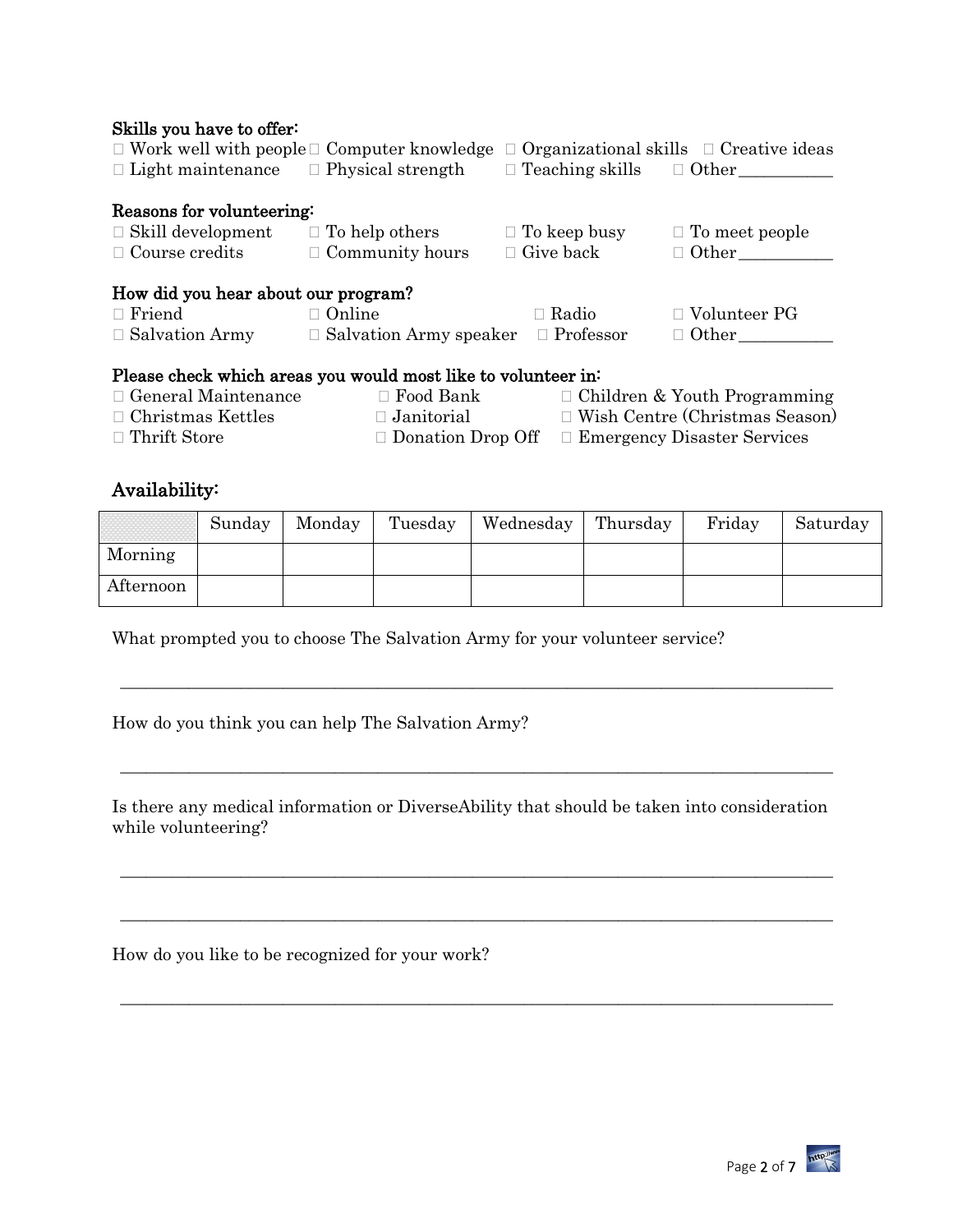Please supply a reference from employer, neighbor, Minister or teacher:

\_\_\_\_\_\_\_\_\_\_\_\_\_\_\_\_\_\_\_\_\_\_\_\_\_\_\_\_\_\_\_\_\_\_\_\_\_\_

\_\_\_\_\_\_\_\_\_\_\_\_\_\_\_\_\_\_\_\_\_\_\_\_\_\_\_\_\_\_\_\_\_\_\_\_\_\_

\_\_\_\_\_\_\_\_\_\_\_\_\_\_\_\_\_\_\_\_\_\_\_\_\_\_\_\_\_\_\_\_\_\_\_\_\_\_

\_\_\_\_\_\_\_\_\_\_\_\_\_\_\_\_\_\_\_\_\_\_\_\_\_\_\_\_\_\_\_\_\_\_\_\_\_\_

Name

Address

Telephone

Relationship

I hereby authorize The Salvation Army to contact the reference provided, to request checks (criminal record or abuse & child abuse registries) and to verify qualifications deemed necessary for a volunteer position. I understand this is necessary to ascertain my suitability as a volunteer.

\_\_\_\_\_\_\_\_\_\_\_\_\_\_\_\_\_\_\_\_\_\_\_\_\_\_\_\_\_\_\_\_\_\_\_\_\_\_ \_\_\_\_\_\_\_\_\_\_\_\_\_\_\_\_\_\_\_\_\_\_\_\_\_\_\_\_\_\_\_\_\_\_\_\_\_\_

\_\_\_\_\_\_\_\_\_\_\_\_\_\_\_\_\_\_\_\_\_\_\_\_\_\_\_\_\_\_\_\_\_\_\_\_\_\_ \_\_\_\_\_\_\_\_\_\_\_\_\_\_\_\_\_\_\_\_\_\_\_\_\_\_\_\_\_\_\_\_\_\_\_\_\_\_

Applicant Signature Date

Signature of parent or guardian Date (Required if applicant under the age of 18 years)

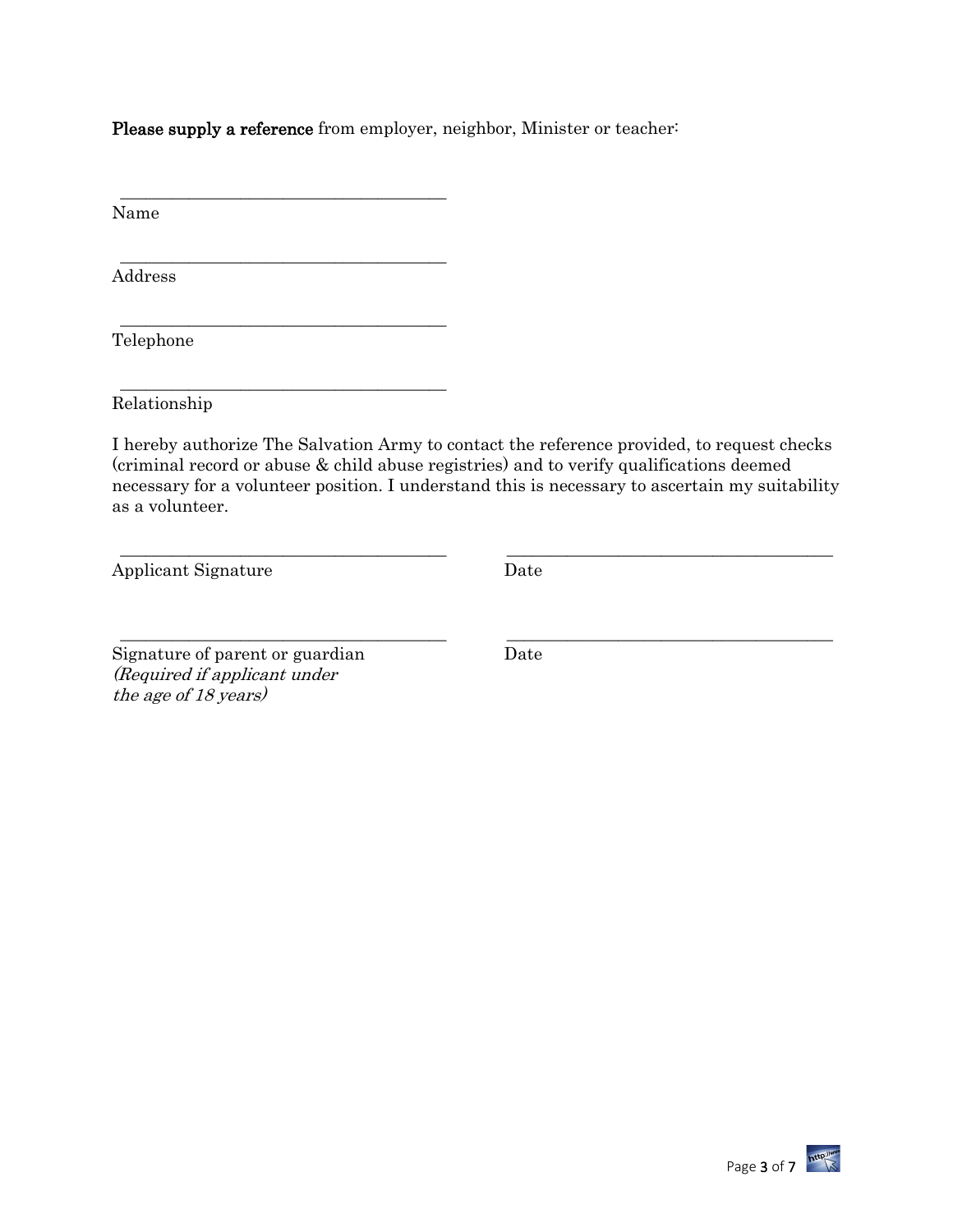# CONFIDENTIALITY POLICY

The Salvation Army requires that strict confidentiality be maintained with respect to all information obtained by volunteers concerning the ministry unit to which they are assigned, as well as all clients and others they serve.

The volunteer shall not divulge any information obtained during her/his volunteer placement to any third parties without the prior written consent of The Salvation Army. This includes, but is not limited to, information pertaining to the financial status and operations of the ministry unit such as budget information, donations of money or gifts in kind, salary information, information pertaining to clients of the ministry unit, etc.

No information concerning any volunteer will be divulged without the prior written consent of the volunteer. This includes addresses, telephone numbers, etc.

Failure to comply with the above listed items may result in disciplinary action, including discontinuing the services of the volunteer.

#### AGREEMENT

In understand the above and agree to uphold the confidentiality of these matters both during and following my volunteer service or contact with The Salvation Army.

\_\_\_\_\_\_\_\_\_\_\_\_\_\_\_\_\_\_\_\_\_\_\_\_\_\_\_\_\_\_\_\_\_\_\_\_\_\_ \_\_\_\_\_\_\_\_\_\_\_\_\_\_\_\_\_\_\_\_\_\_\_\_\_\_\_\_\_\_\_\_

Volunteer's Signature Witness' Signature

\_\_\_\_\_\_\_\_\_\_\_\_\_\_\_\_\_\_\_\_\_\_\_\_\_\_\_\_\_\_\_\_\_\_\_\_\_\_

Date

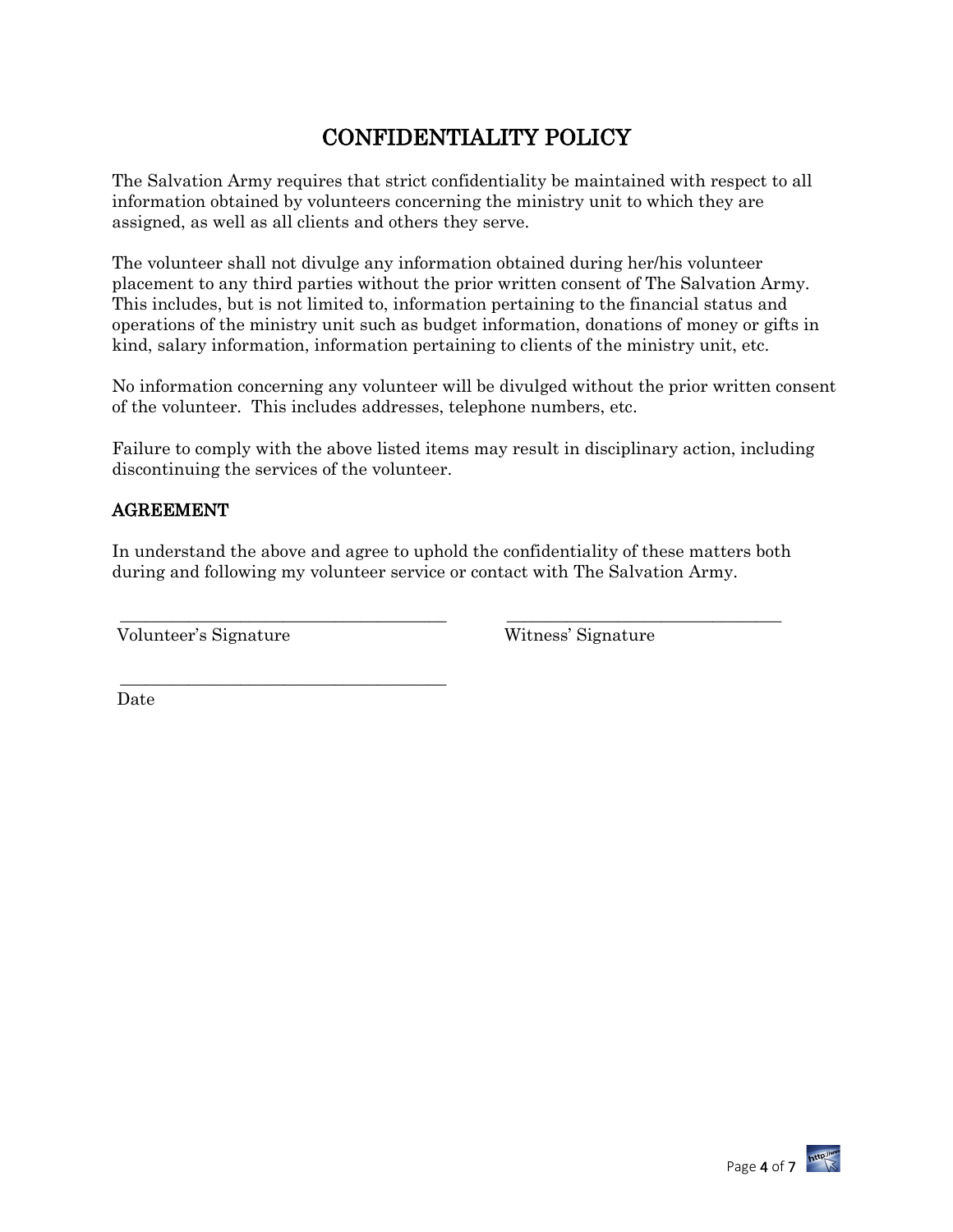# WAIVER OF LIABILITY

The Salvation Army agrees to treat all volunteers with dignity and respect, having due regard for their personal safety and their personal property while they are serving as volunteers.

To that end, The Salvation Army will take reasonable steps necessary to ensure a safe and secure working environment for all individuals, including volunteers.

While volunteers will not knowingly be placed in unsafe situations or exposed to unnecessary risk, it is recognized that accidents or losses occasionally happen which cannot be attributed to any fault on the part of any one individual or organization.

The purpose of this document is to release The Salvation Army from liability for accidents, injuries, losses and damage which may occur in the course of providing volunteer services, where such accidents, injuries, losses or damage are not caused by negligent acts or omissions on the part of The Salvation Army.

As a volunteer participant in the delivery of Salvation Army programs and services, I agree to the following:

1. The Salvation Army will not be required to compensate me for any harm or loss suffered as a result of my participation in the provision of volunteer services, whether that be harm such as illness, injury or death, or loss of or damage to personal property unless such harm or loss is caused by negligent acts or omissions on the part of The Salvation Army or those for whom it is legally responsible.

2. I relinquish any right I might have to claim compensation from The Salvation Army for any harm or loss suffered by me in connection with the provision of volunteer services except if such harm is caused by negligent acts or omission of The Salvation Army or those for whom it is legally responsible.

3. Any reference to The Salvation Army in this document shall include The Salvation Army Canada and Bermuda Territory, The Governing Council of The Salvation Army in Canada, and all associated charities, divisions and unincorporated associations, as well as all officers, employees and volunteers of any of them.

I fully understand and agree to the terms set out in this document and I am signing it voluntarily.

\_\_\_\_\_\_\_\_\_\_\_\_\_\_\_\_\_\_\_\_\_\_\_\_\_\_\_\_\_\_\_\_\_\_\_\_\_\_ \_\_\_\_\_\_\_\_\_\_\_\_\_\_\_\_\_\_\_\_\_\_\_\_\_\_\_\_\_\_\_\_

SIGNED, SEALED AND DELIVERED in the presence of:

\_\_\_\_\_\_\_\_\_\_\_\_\_\_\_\_\_\_\_\_\_\_\_\_\_\_\_\_\_\_\_\_\_\_\_\_\_\_

Volunteer's Signature Witness' Signature

Date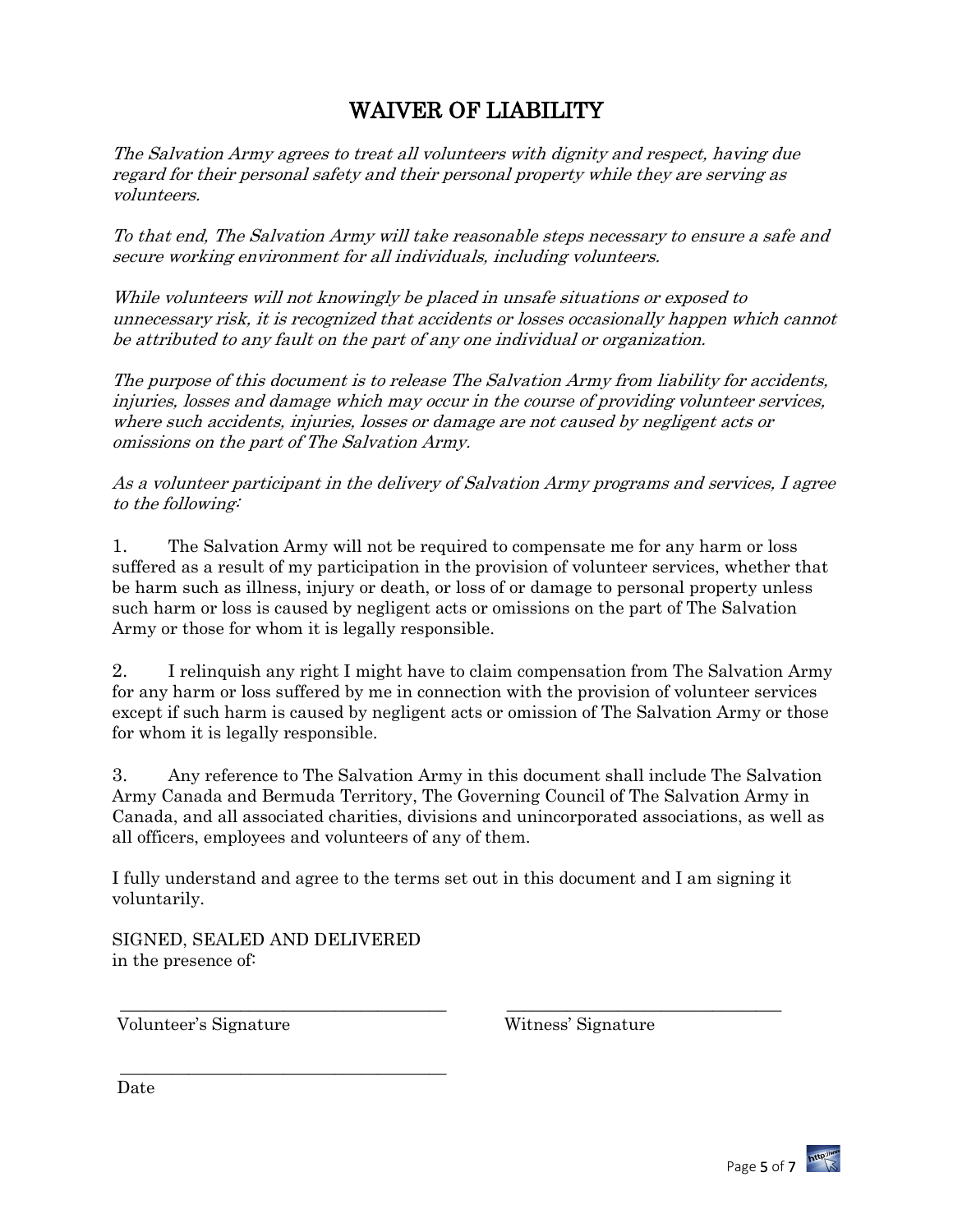# THE SALVATION ARMY SOCIAL SERVICES CODE OF ETHICS FOR SOCIAL SERVICES PERSONNEL

This Code of Ethics provides a framework for the delivery of ethical service in Salvation Army social services ministry. It highlights ethical behaviours distinctive of social services personnel. The Code of Ethics is a complement to the Code of Conduct.

Territorial Core Values

Updated November 18, 2020

Hope: Give hope through the power of the gospel of Jesus Christ. Service: Reach out to support others without discrimination. Dignity: Respect and value each other, recognizing everyone's worth. Stewardship: Manage responsibly the resources entrusted to us.

## Responsibility to Clients

- Demonstrate regard for the equal and intrinsic dignity of clients.
- Provide quality, client-centered service.
- Seek the best interests of clients.
- Respect the clients' self-determination in making and being responsible for their choices.
- Commit to relationships marked by collaboration, courtesy, trust and healthy boundaries.
- Practice honest, clear, timely and direct communication.
- Collect all information and knowledge related to each client and related parties with the client's informed consent. Retain all information and knowledge confidentially and disclose only according to local policy and/or legislation.
- Practice within your areas of defined responsibilities.
- Respect and protect the civil and legal rights of clients.
- Protect and advocate for clients.

## Responsibility to Fellow Staff Members, Volunteers and Placement Students

- Work collaboratively with mutual respect and accountability.
- Practice honest, clear, timely and direct communication.
- Contribute to a suitable, rewarding, and collegial workplace environment where Territorial Core Values and the Code of Ethics are practiced every day.

### Responsibility to the Employer

- Fulfill the responsibilities of your position.
- Manage resources responsibly.
- Handle all information, including documentation, records and reports, responsibly.
- Ensure acceptable use of social media.
- Identify your real, potential or perceived conflicts of interest and disclose them in order to help minimize or eliminate the impact of such conflicts.
- Make whistleblower disclosures where appropriate. (Operating Policy: Whistleblower Policy – Dec 5, 2012).
- Practice honest, clear, timely and direct communication.

## Responsibility to the Broader Society

- Uphold the equal and intrinsic dignity of all people.
- Promote relationships of trust and accountability.
- Serve the common good with the highest ethical standards and a focus on people experiencing marginalization.
- Work towards a more just society.